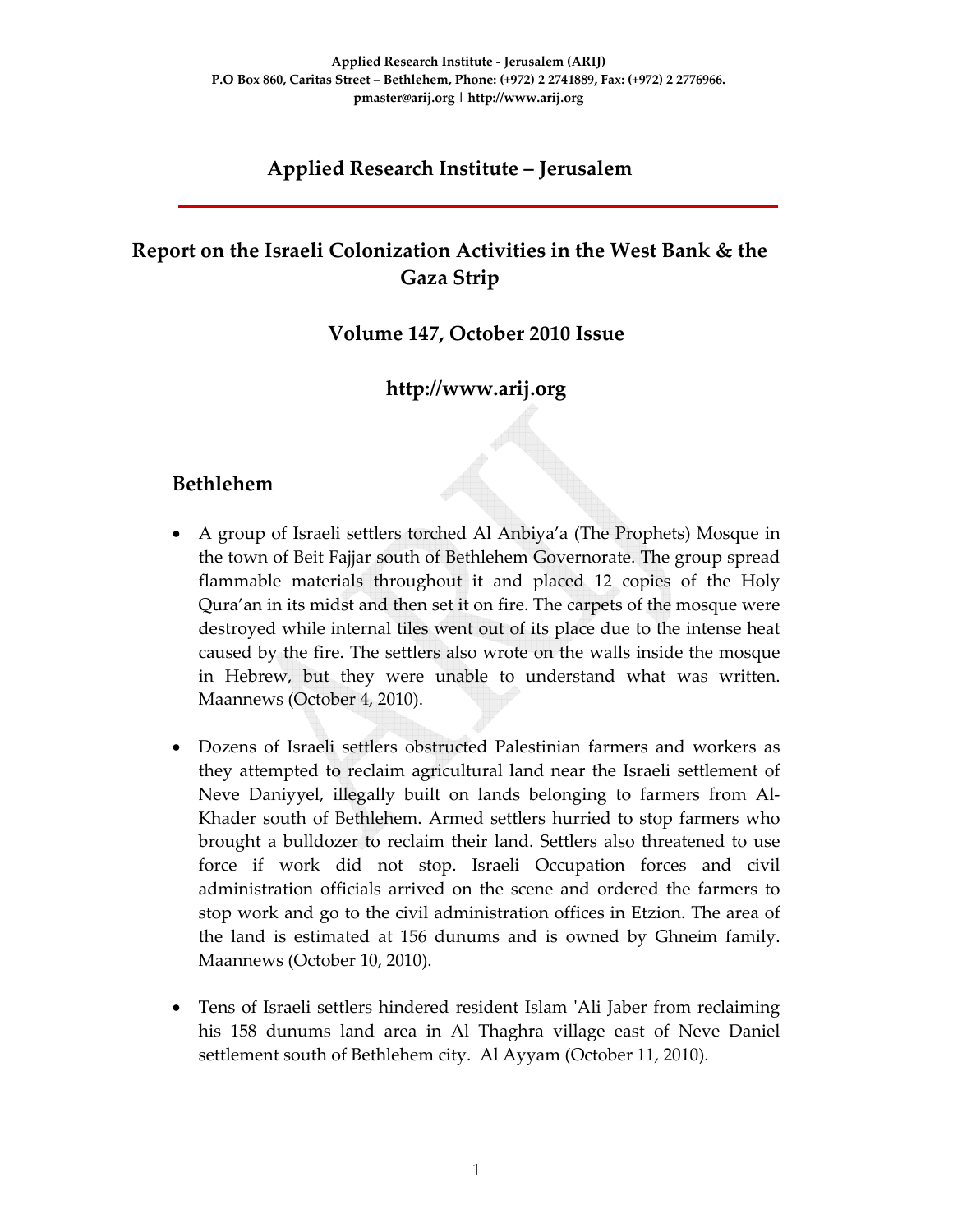- Israeli bulldozers razed the lands of Raed Taqatqa and a mobile home owned by him too in Beit Fajjar village south of Bethlehem city. Al Quds (October 12, 2010).
- The Israeli occupation bulldozers razed four barracks and a number of tents owned by four Palestinian families (20 members) in Khallet Abu Hamad area to the east of Arab Al Rashayda area in the southeastern part of Bethlehem city. Al Quds (October 15, 2010).
- The Israeli occupation forces stormed the house of Mahmoud Theib Shamroukh from Ad Duheisha refugee camp north of Bethlehem city and carried out a thorough inspection. Al Quds (October 18, 2010).
- Israeli settlers of Betar Illit settlement set fire to Palestinian crops on farmland in the Husan village in the southern West Bank district of Bethlehem, burning vast areas of olive, almonds and grape groves before firefighters were able to control the blaze. Around 600 trees (180 Olive trees, 200 Grape trees and 220 almond trees) were damages as a result of the Israeli settlers attack Israeli settlers also obstructed Palestinian firefighters from accessing the site of the blaze, causing the fire to spread extensively. Grape and olive groves were damaged in the arson, largely in the Ein At‐Taqa area, adding that bare‐footed farmers were unable to extinguish the fire and that several sustained light burns as a result. The farmlands in question belong to Ibrahim Lafi Hamara, Hilmi Abdul‐Fattah Darweesh and Lafi Nimir Shawasha. Maannews (October 20, 2010).
- Israeli settlers reoccupied Beit H'ayen site southwest of Bethlehem city which was demolished last week by the Israeli Occupation forces. Al Quds (October 23, 2010).
- Israel's Civil Administration issued seven stop work orders to home and barn owners in Al‐Maniya village south of Bethlehem city. One of the homeowners, Na'eem Muhammad Rashayda, said that the structures in question are unfinished and are being built on land categorized as Area C, under full Israeli planning control. The Civil Administration officers had given them between one to two hours to stop building before the structures are razed by Israeli bulldozers. Maannews (October 25, 2010).
- The Israeli Occupation forces confiscated equipments to extract stones in Khallet Hajja area east of Beit Fajjar Village south of Bethlehem city. The confiscated equipments are owned by Idris Al Mutawwar. It is worth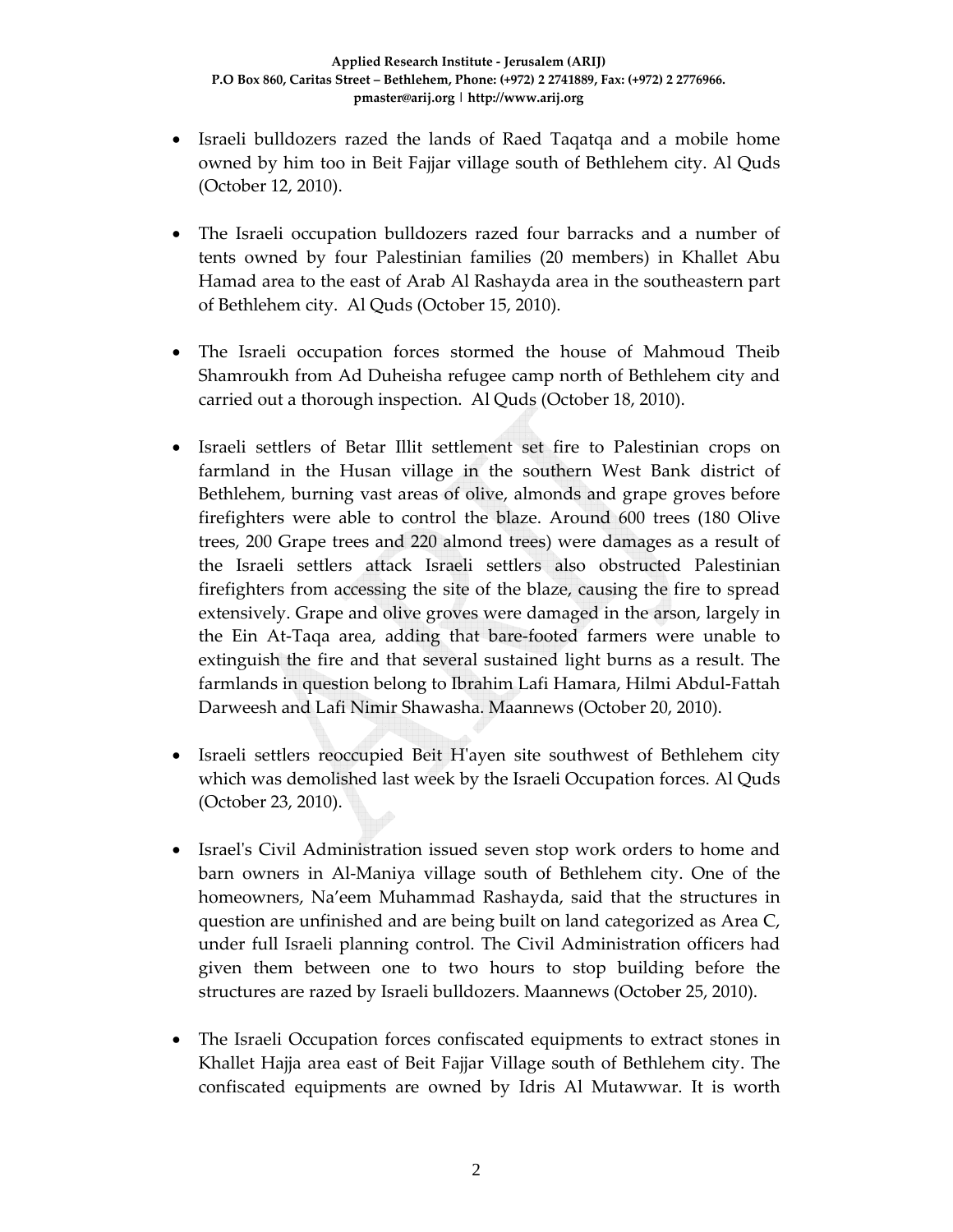mentioning that Khallet Hajja is home to 30 quarries owned by residents of Beit Fajjar village. Al Ayyam (October 28, 2010).

#### **Hebron**

- The Israeli occupation army declared the Ash-Shuhada Street in the Old City of Hebron a closed military zone as Palestinians and international peace activists gathered to protest its closure in the face of Palestinians. IOF attacked the rally, as well as journalists covering the protest at the Abu Ar‐Rish checkpoint at the southern entrance to Ash‐Shuhada Street. Maannews (October 2, 2010)**.**
- The Israeli Minister of Transportation Israel Katz (Likud) ordered the construction of a new road for Israeli settlers in Hebron Old city. According to the order, this road will link the settlement of Kiryat Arba with the center of Hebron city. The road is set to run 1300 meters and will cut through the crowded area of Jabber Square (Haret Jabber). Dozens of historical homes will be destroyed, land in the area will be confiscated, and a new separation border system will be constructed. The road will be for the use of Israeli settlers only. Al Quds (October 4, 2010).
- Tens of Israeli settlers from Efrat settlement north of Hebron city razed the lands of Abu 'Ayyash family in Beit Ummer town north of Hebron city. Al Quds (October 4, 2010).
- Israeli occupation forces reoccupied Al Majnonah military base which was evacuated some time ago south of Hebron city and installed 5 new caravans at the site. Al Quds (October 4, 2010).
- The Israeli Occupation forces delivered confiscation warrants to Banat Khalet Hatem area on plot number 24 in the village, stating the confiscation of 66 dunums of land in Taffuh village. Maannews (October 6, 2010).
- An Israeli settler shot against two Palestinian farmers from Beit Ummer town who were working in their fields located close to Karmei Zur settlement north of Hebron city. The settler forced the two farmers to leave their lands under the threat of weapons. Al Quds (October 7, 2010).
- Israeli bulldozers razed 7 dunums of lands owned by Khamayseh family in Ras Khallet Saleh in Taffuh Town west of Hebron city for Ben Ari Quarry Company. It is worth mentioning that the 7 dunums land are part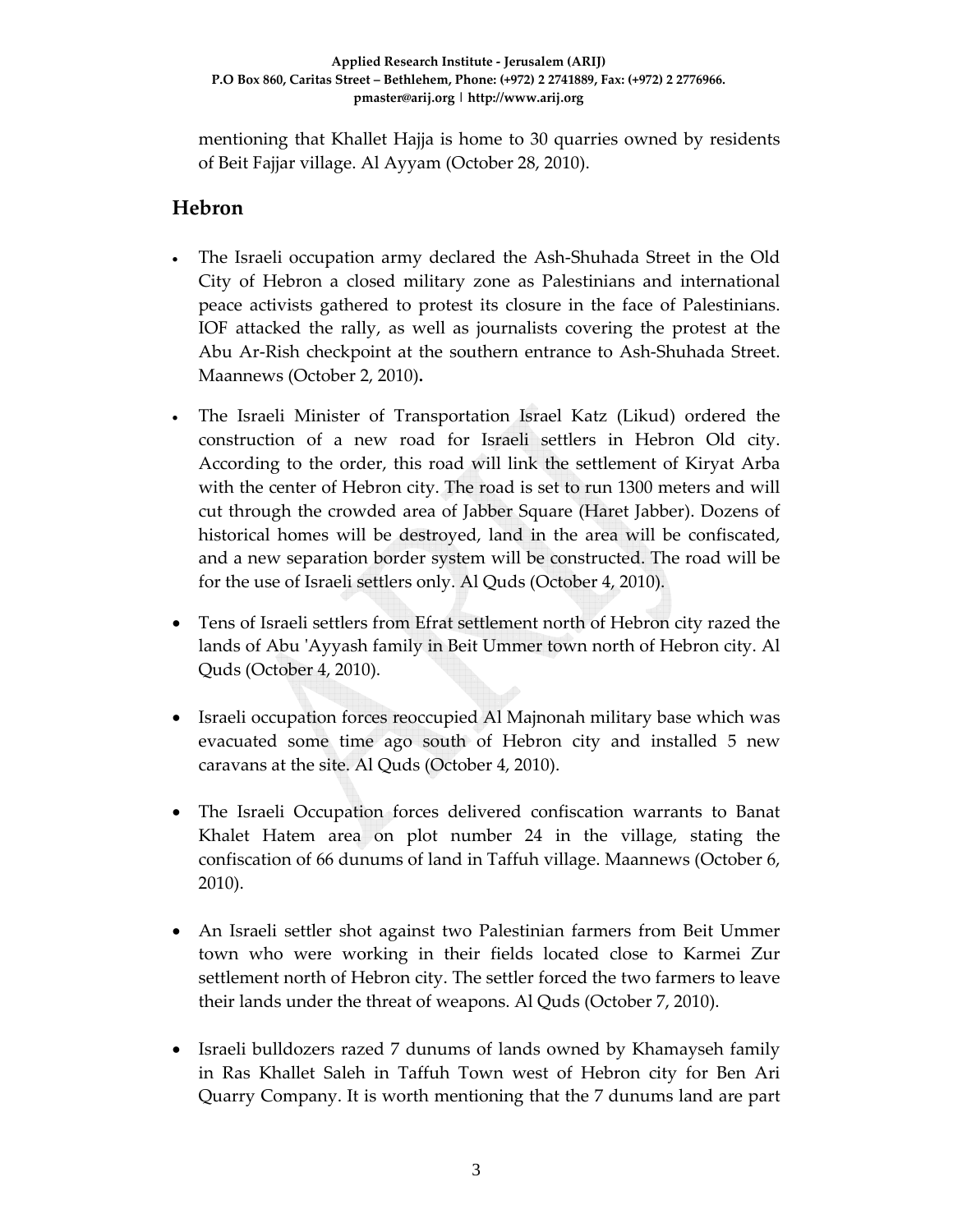of 300 dunums land which were confiscated by the Israeli Occupation Authorities back in 1982 from Taffuh and Dura towns. Al Quds (October 11, 2010).

- The Israeli Occupation bulldozers demolished a water well owned by Al Rajabi family on Bani Naʹim road east of Hebron Governorate. Al Quds (October 12, 2010)**.**
- Israeli bulldozers started razing lands in the vicinity of Karmei Tzur settlement south of Beit Ummer north of Hebron city. The razed lands, estimated at 20 dunums, are owned by Sabarneh family and are planted with Olive and Almond trees. Al Ayyam (October 13, 2010).
- Israeli settlers mowed around 100 grape trees in Al Buweira area east of Hebron city and owned by Sultan family. Al Quds (September 15, 2010).
- Israeli Settlers of Kiryat Arba' settlement in the heart of Hebron city hindered Palestinian farmers from harvesting their grape trees located in close vicinity of Kiryat Arbaʹ settlement. Lands estimated at 50 dunums. Al Ayyam (October 15, 2010).
- The Israeli Occupation Authorities handed the people of Susiya, located to the south of Yatta town in Hebron Governorate, orders to remove two water circulates (toilets) built out of steel. The WCs were a grant from the Hydrologen Organization and they belonged to: Mohammad al Nawaj'a (it serves a ten‐member‐family. It was provided at the beginning of the current year), Fawziyya al Nawaj'a (it serves a fourteen‐member‐family. It was also provided at the beginning of the current year). The Israeli Occupation Authorities ordered the immediate stoppage of the drilling of three water wells. The wells are being drilled as part of a project funded by the Union of Agricultural Work Committees in Susiya. The project aims to reduce the scarcity of water in the area to enable the locals to use the water for agricultural purposes. Maannews & Al Quds (October 17, 2010).
- Israeli settlers began construction on a new road on Palestinian farmland in the Al-Buweira village in the southern West Bank Governorate of Hebron. Israeli Bulldozers were seen digging up land near the Kiryat Arba and Kharisna settlements in the Governorate to make way for a road between the latter settlement and a nearby hill. The hill was recently taken over by settlers and planted with trees following Israeli Prime Minister Benjamin Netanyahu's decision to establish gardens near each settlement. Maannews (October 17, 2010).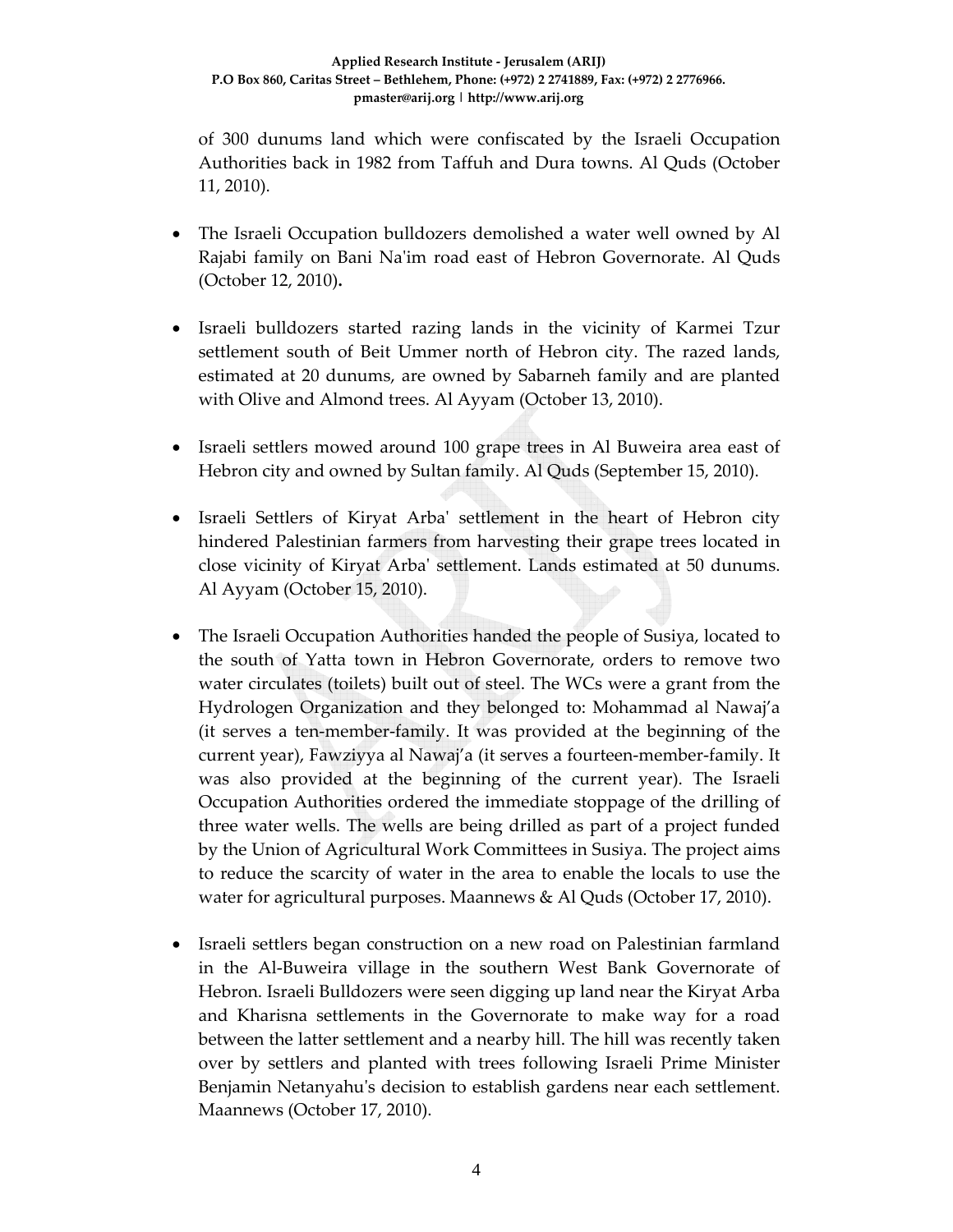- Israeli settlers of Kfar Etzion settlement pumped their sewage and wastewater towards Palestinian lands planted with grapes and almonds which caused irreparable damage to 30 dunums of lands owned by Beit Ummar residents. In addition, Israeli settlers stole a bulldozer owned by Mr. Yousf Muslih Awad that was present in the location as well as a DAF 430 truck. Maannews (October 17, 2010)
- The Israeli civil Administration issued halt of construction orders to 12 structures in Ar Ramadin Al Janubi area south of Hebron city. The orders include 9 water wells, two green houses and an under construction home under the pretext of lacking building permits. Structures are owned by Nawwaf Sarhan Al Zagharna (water well), Younis Jaser Al Zagharna (a green house and a water well), Salem Jaddouʹ Al Zagharna (water well), Ahmad Suleiman Al Zagharana (water well), Khader Suleiman Al Zagharna (water well), Fayez Jaddouʹ Al Zagharna (water well), Mihbash Al Zagharna (water well), Mansour Faheed Al Zagharna (water well), Raed Abduallah Al Zagharna (2 green houses), Majed Khalil Abu Qaʹud (an under construction house) and Abdullah ʹAwwad Al Zagharna (Water well). LRC (October 18, 2010).
- Three Israeli settlers form Etzion settlement took over a Palestinian owned bulldozer in Beit Ummer Town in Hebron Governorate. The bulldozer is owned by resident Yousif Musleh Awad. Settlers threatened resident Awad to hand them the bulldozer or they will dump it in wastewater. Al Ayyam (October 19, 2001).
- Israeli troops initiated a large confiscation process targeting irrigation networks in Palestinian farms located in Al Baq'a area in Hebron city. Rabi' Jaber, one of the victims, stated that a large group of border police accompanied by heavy machineries and the Israeli Water Works employees raided Al Baq'a and started pulling out the irrigation pipes placed between the plants; causing a great deal of damage. Jaber added that the Israelis deliberately pulled out the pipes from between the plants including turnip and cauliflower to inflict as much damage as possible. In addition, they pulled the pipes out of the growing grapes. 39 dunums of land were catastrophically damaged; most of the lands were planted with vegetables and grapes and are owned by Ata Jaber, Rabee Jaber, Muhammad Jaber, Yaser Jaber and Adel Jaber. Al Ayyam (October 22, 2010).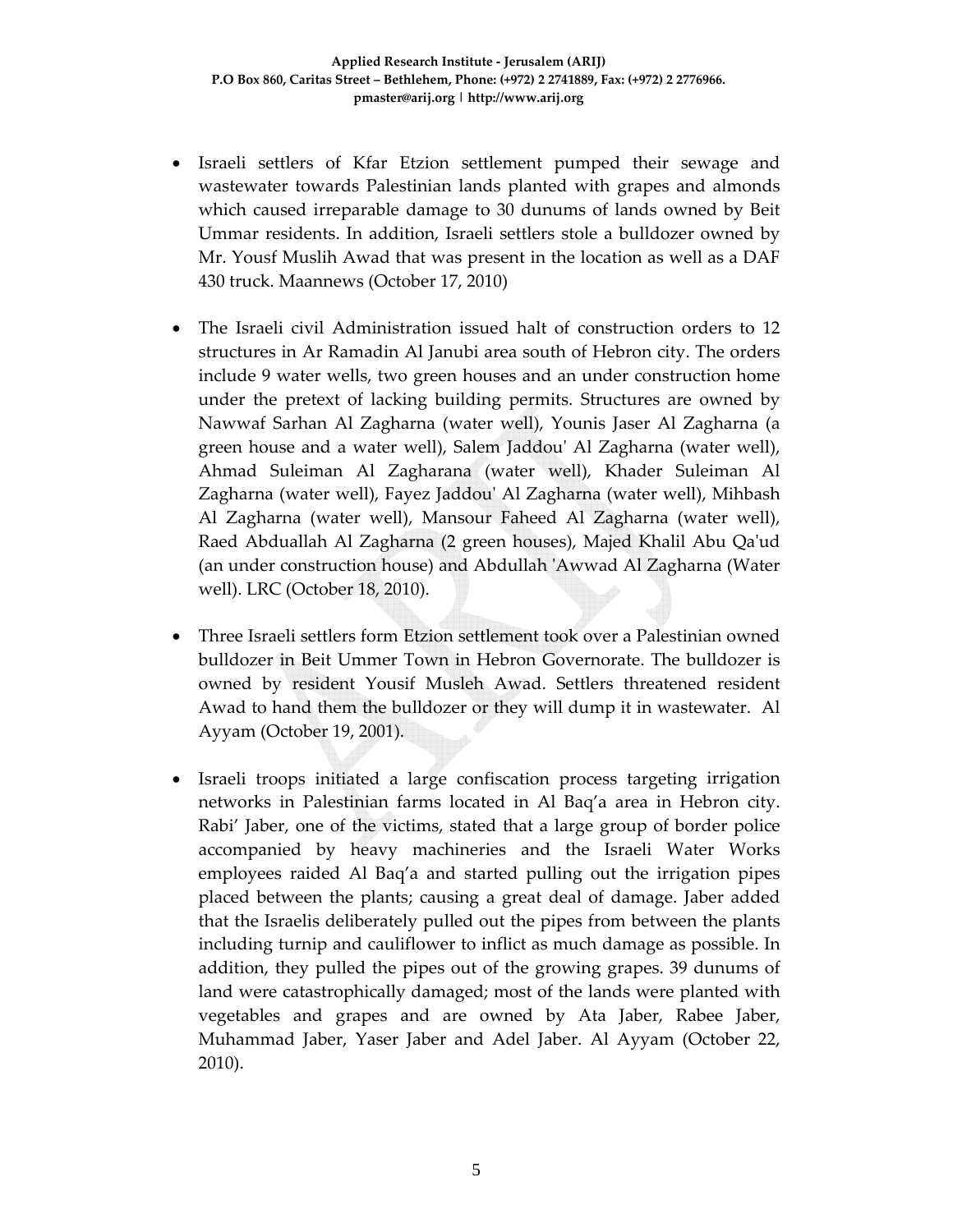- Dozens of Israeli settlers attacked a Palestinian family who was picking olives in Yatta town, in the West Bank Governorate of Hebron. Settlers attacked Othman Abu Sabha and his family, damaged his car and stole their olives. Maannews (October 23, 2010).
- Eight Israeli settlers of susiya settlement attacked Abu Sabha family while they were harvesting their Olive trees south of Yatta village. The settlers also confiscated 300 kg of Olives. Al Ayyam (October 23, 2010).
- Dozens of Israeli settlers chopped down almond trees in the Wad Al-Wahadin area in Beit Ummer village north of Hebron city. The uprooted trees belong to the Baher family near the Karmi Zur settlement and brought in bulldozers in an attempt to enlarge the settlement. Five dunums of land were overturned in the process. In addition, several new settlement housing units were approved in the area. Maannews (October 23, 2010).
- The Israeli Occupation Authorities decided to close the Ibrahimi Mosque in Hebron city for two days to allow settlers to celebrate 'Sarah Jewish Feast'. Wafa (October 27, 2010).
- Israeli Occupation soldiers occupied a Palestinian home in the Baqa'a Valley near Hebron for the third time in two months. A family of 15 live in the home, including 5 children. Two other homes were also reportedly occupied in the area. Maannews (October 30, 2010)

### **Jerusalem**

- The Jerusalem Planning and Building Committee will meet to discuss a master plan for expanding the Western Wall Plaza. The plan ‐ prepared by the Western Wall Foundation in conjunction with the Jerusalem municipality and Jerusalem Development Authority ‐ includes the construction of a new underground passageway that would become the main entryway to the plaza. Al Quds (October 31, 2010).
- Israel's Jerusalem municipality is discussing a plan to break part of East Jerusalemʹs Old City walls to create a new gate to accommodate Jewish worshipers near the Al-Aqsa Mosque compound. Israel's municipal Planning and Building Committee received a plan in which part of the Old Cityʹs walls would be broken for the new gate. The gate would lead to a tunnel beginning from Bab Nabi Daoud (Zion Gate) in the Armenian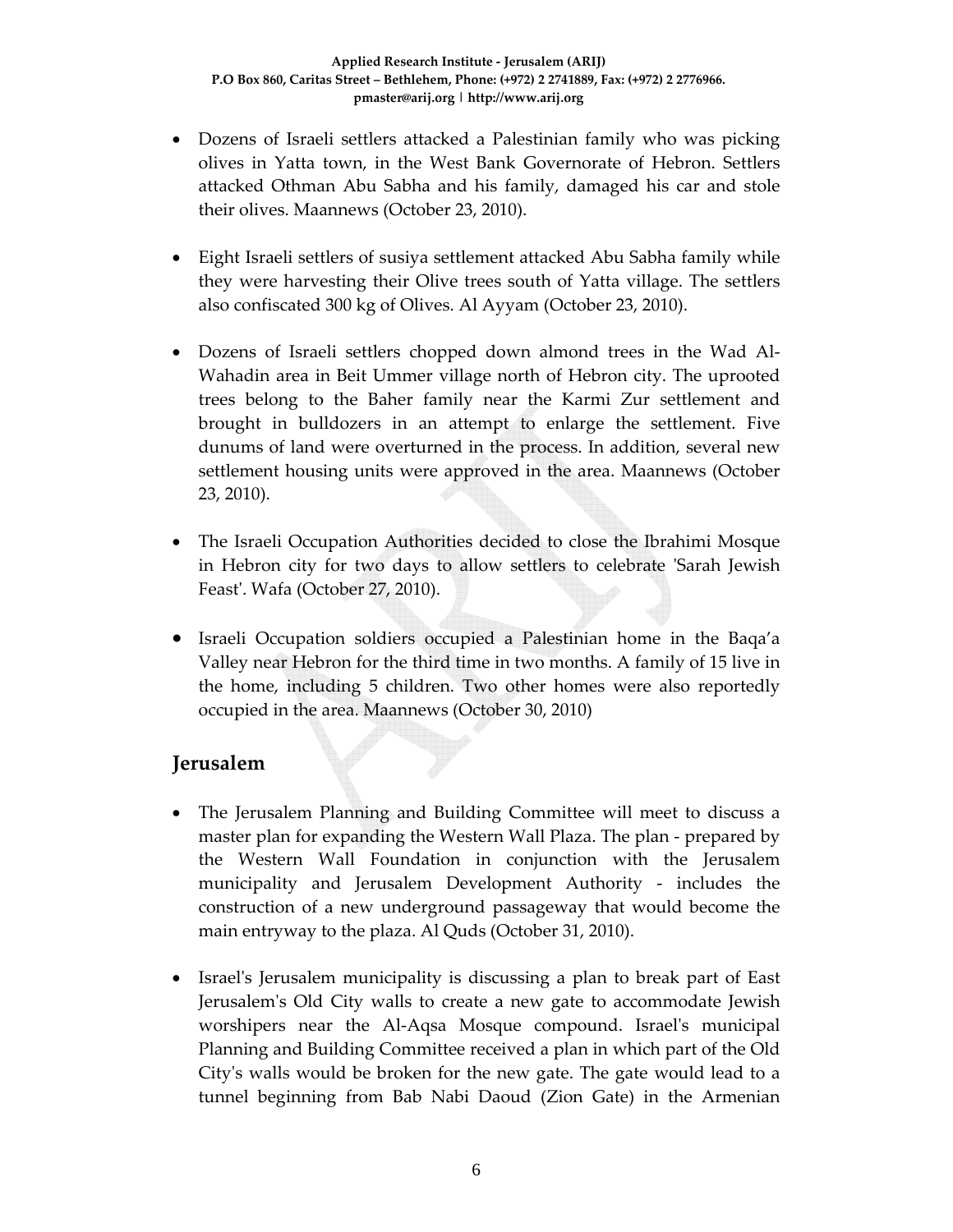Quarter to the gate leading to the Al‐Aqsa Mosque compound, Bab Al‐ Magharbeh (Dung Gate), and includes the construction of a four-story parking lot. The plan aims to renovate the Jewish Quarter settlement in the Old City and to accommodate the tens of thousands of visitors to the Al‐ Buraq Wall, which Israel renamed the Western or Wailing Wall shortly after occupying the eastern part of the city in 1967. Maannews (October 6, 2010)**.**

- The Israeli Municipality court rejected a plea presented by Al 'Abbasiya residents in Silwan city to stop the demolition of two residential buildings in the area under the pretext of being built without proper licensing documents. Al Quds (October 7, 2010).
- The Israeli committee for building and planning in Jerusalem city recommended the construction of a 5200 square meters building at Al Buraq Square in Jerusalem city. Al Quds (October 9, 2010).
- Israeli settlers ransacked the home of a Palestinian family in occupied East Jerusalemʹs Old City tossing furniture into the street. Owner of the house, Mazin Qirrish added that Israeli police provided protection to the settlers as his family and neighbors tried to prevent the evacuation of their home. The familyʹs troubles began 14 September as settlers announced their plan to move in, claiming ownership. An Israeli court recently ruled in favor of the settlers. Maannews (October 10, 2010)**.**
- Israeli settlers continue the illegal building at Ramat Migron outpost northwest of Jerusalem city despite the court order to demolish it. The settlers built a 7 meters watch tower at the site to monitor the area. Al Quds (October 12, 2010).
- Israeli Prime Minister Benjamin Netanyahu has approved tenders for the construction of nearly 238 new housing units in areas of Jerusalem across the Green Line. The Housing and Construction Ministry, along with the Israel Lands Administration, released its list of 3,500 newly approved tenders set for construction across the country. The list includes 150 residential buildings in the Jerusalem neighborhood of Ramot and another 80 in Pisgat Zeʹev. Another 1,100 apartments will be built in the city of Netanya, 480 in Ashdod and some 450 in Tel Aviv. Haaretz (October 15, 2010).
- Head of Armon Hanetzev Colonial project which will be established on lands of Jabal Al Mukabbir informed Dalal lafi head of Emleson Women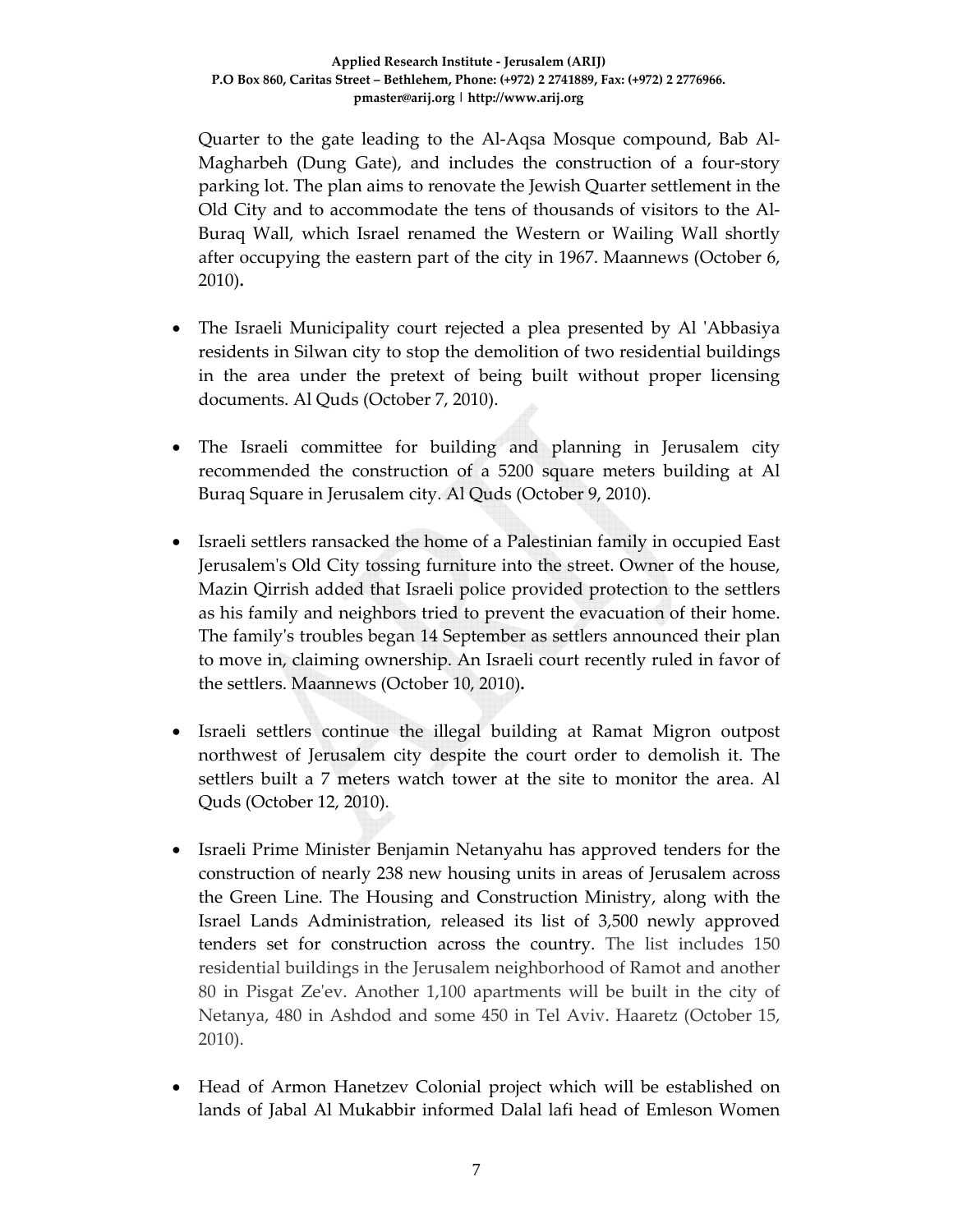society that a part of the kindergarten will be demolished under the pretext that the kinder‐garden was built on lands claimed by him. It is worth mentioning that the kindergarten is a home for 140 kids. Al Quds (October 16, 2010).

- Resident Jamal Muhammad Bukeirat from Sur Baher town in east Jerusalem was forced to demolish his own 14 square meters car park. Al Quds (October 18, 2010).
- The Israeli Ministerial Committee on Legislative Affairs has approved a bill, defining Jerusalem as a national priority area of the first order in the housing, employment and education sectors. The bill, initiated by Knesset Member Uri Ariel (National Union), is expected to be brought before the Knesset for a preliminary vote. The bill means that construction priority will be given to Jerusalem's many settlements - including in east Jerusalem. Ynetnews (October 25, 2010).
- The Israeli Municipality of Jerusalem issued orders for five residential buildings in different towns in Jerusalem city. The orders targeted three residential buildings, the first is composed of 3 floors, the second is composed of six apartments and the third is composed of four apartments in Beit Hanina. In addition, the orders targeted a house composed of two floors in Wadi Al Jouz area in Jerusalem city. The Israeli Municipality of Jerusalem stated that it has issued 231 demolition orders in 9 towns in Jerusalem city in the last couple of months such as Silwan city and Al Bustan neighborhood, Shuʹfat city, Al Ashqariya neighborhood in Beit Hanina Town, Al ʹIsawiya, Wadi Ad Dam and Ar Ras area in Wadi Al Jouz. Among owners, the following were known: Sameer Abu Sbeih, Yousif Abu Sneneh, Nafeth As Sabah and Saʹdi ʹAsela. Al Quds (October 25, 2010).
- The Israeli Municipality of Jerusalem approves the construction of 452 housing units in Pisgat Zeʹev settlement north of Jerusalem city. Al Quds (October 27, 2010).
- Israeli soldiers and Civil Administration personnel razed a Bedouin encampment, belonging to the Jahhalin clan in Isawiya, northeast of Jerusalem. The Israeli personnel bulldozed more than 50 dunums of land in what Israel calls the E1 zone in between Jerusalem and the Israeli settlement of Maʹale Adumim. He added that six Bedouin families lived in the bulldozed area. Bulldozers destroyed tents and other structures owned by the families. Maannews (October 27, 2010).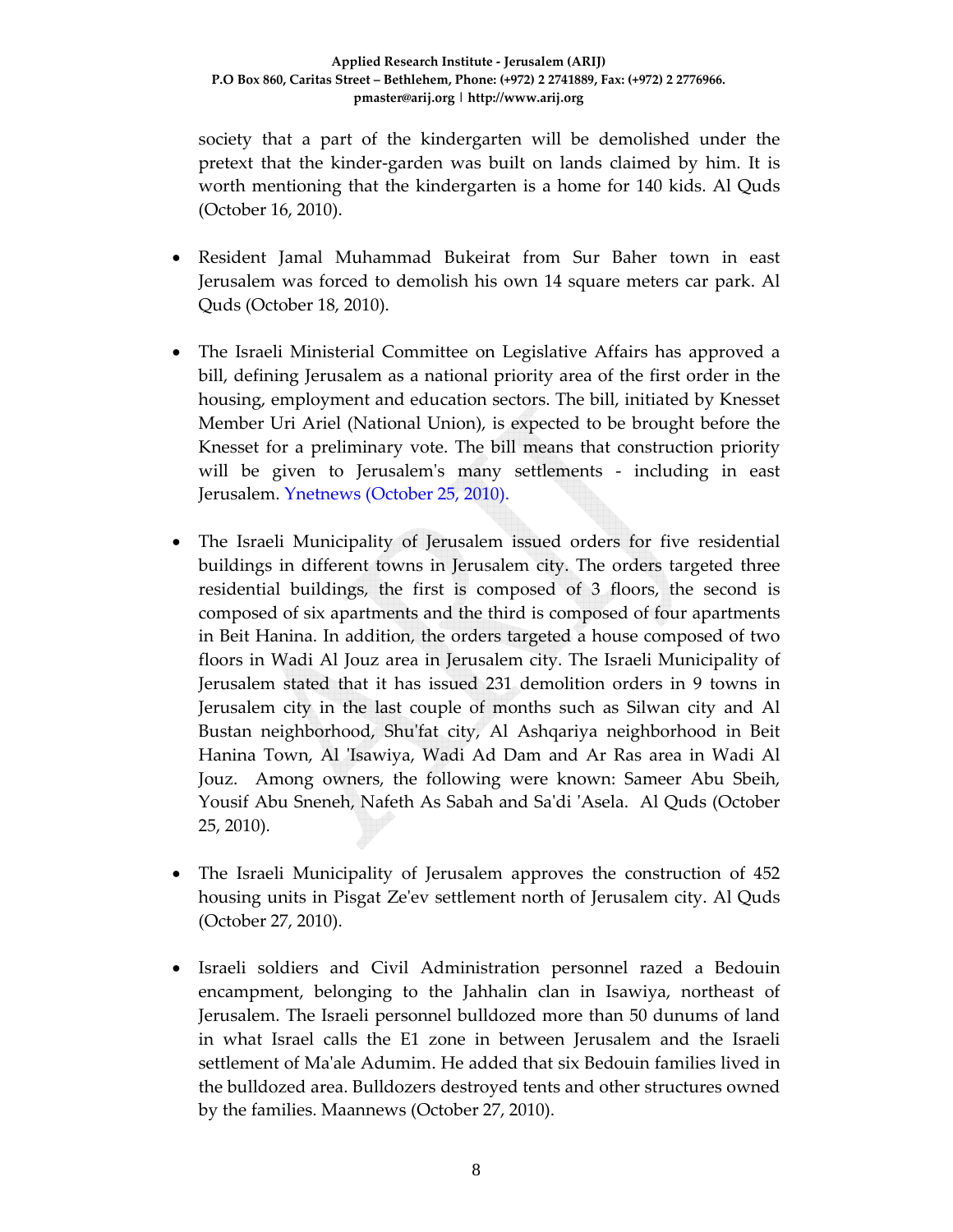- The Israeli bulldozers demolished stables and walls owned by Riyad Al Isawi, Raed Abu Ryala, Issa Saleh Khalil Naser, Ziad Issa Naser, Mazin Issa Naser, Ismaʹil Issa Naser, Issa Muhammad Naser, Sameer Naser and Issa Naser. The demolition process was carried out under the pretext of lacking proper licensing. Al Ayyam (October 28, 2010).
- A group of Israeli settlers set fire into an old church in Al Anbiyaʹ Street (street of the Prophets) in Jerusalem city and caused severe losses to the properties. Wafa (October 29, 2010).
- Israeli businessmen are planning to build a new neighborhood on lands north of Shuʹfat in Jerusalem city. The Neighborhood is expected to include 600 fancy housing units close to Ramat Shlomo settlement. It is worth mentioning that businessmen claim ownership of the land designated for the new neighborhood. Al Quds (October 30, 2010).
- Jerusalem's district planning and construction committee ratified the implementation of the western wall plaza plan. The plan – prepared by the Western Wall Foundation in conjunction with the Israeli Jerusalem municipality and Jerusalem Development Authority – includes the construction of a new underground passageway that would become the main entryway to the plaza. Al Quds (October 31, 2010).

### **Ramallah**

- The Israeli Occupation forces took over agricultural lands in Al Mazraʹa Al Qiblya and Al Janiya villages and transferred them to closed areas where Palestinian access to the lands is no longer allowed. The area of the land in Al Mazraʹa Al Qiblya is estimated at 5000 dunums and 2000 dunums in Al Janiya village. Al Quds (October 7, 2010).
- Israeli settlers of 'Adi 'Ad outposts set fire to dozens of Olive trees in Al Mughayyar village northeast of Ramallah city after tossing them with Chemical substances. Lands are owned by Muhammad Abu Mʹallah. Al Ayyam (October 9, 2010).
- The Israeli Occupation Authorities gave farmers of Turmisʹayya and Al Mughayyer villages northeast of Ramallah city only two days to harvest their Olive trees. Al Ayyam (October 12, 2010).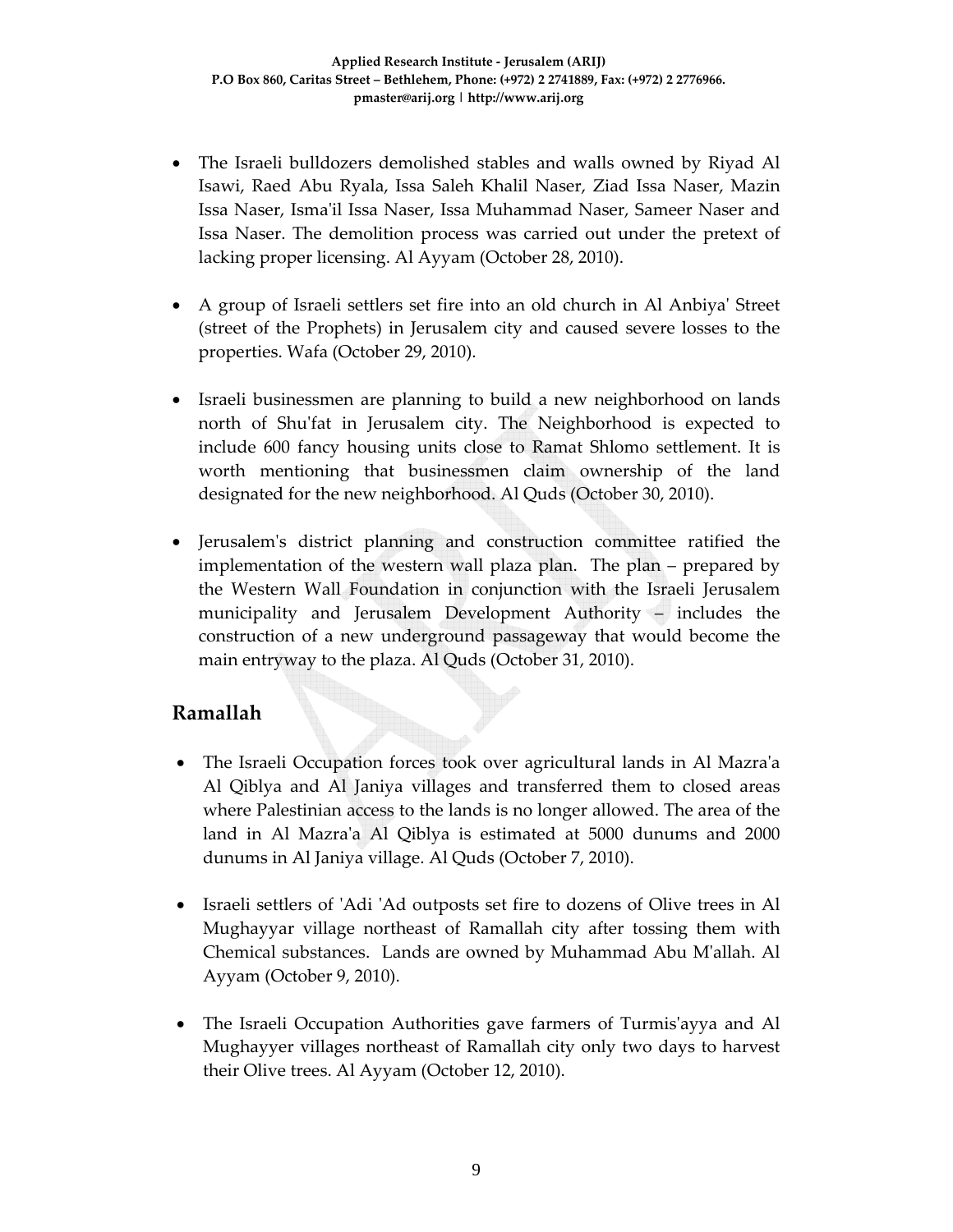- Israeli settlers of Dolab outpost attacked Palestinian farmers while they were picking olives in Deir Ibzig village in Ramallah Governorate. The settlers made the farmers leave as they threw stones before stealing their olives. The farmers were not able to take any of their belongings or olives with them. Maannews (October 22, 2010).
- The Israeli Government asked the Israeli High court to reject the petition filed by Yesh Din organization regarding the evacuation of Amona outpost in Ramallah area. Al Quds (October 25, 2010).
- Israeli settlers of Hallmish settlement set fire into a number of Green Houses established on 2 dunums of lands in ʹein Al Zarqa Area in Beit Illu village which caused huge losses. The lands are owned by Nidal Mustafa Radwan and Mahmoud Radwan. Al Quds (October 28, 2010).

### **Jericho**

- 30 new mobile homes were transferred to Petzʹael settlement north of Jericho city. Al Quds (October 18, 2010).
- Around 30 Israeli settlers living in Massu' settlement in the Jordan valley area hedged around 50 dunums of lands belong to Abu Al Ajaj area in al Jiftlek village north of Jericho city with barbed wires in an attempt to confiscate them. Arabs48 (October 29, 2010).

# **Tubas**

• Israeli Settlers in the northern Jordan Valley settlement of Mechola began large‐scale construction projects. The settlers were adding new housing units in the western side of the settlement. A report in the daily Israeli newspaper Haaretz said the foundations for some 350 homes had been set in the 10 days following the construction freeze expiration. Maannews (October 7, 2010)**.**

# **Jenin**

• Israeli Occupation Forces staged into Silat Al Harthiyah village in Jenin Governorate and searched the houses of Husein and Khaled Jaradat. Al Ayyam (October 13, 2010).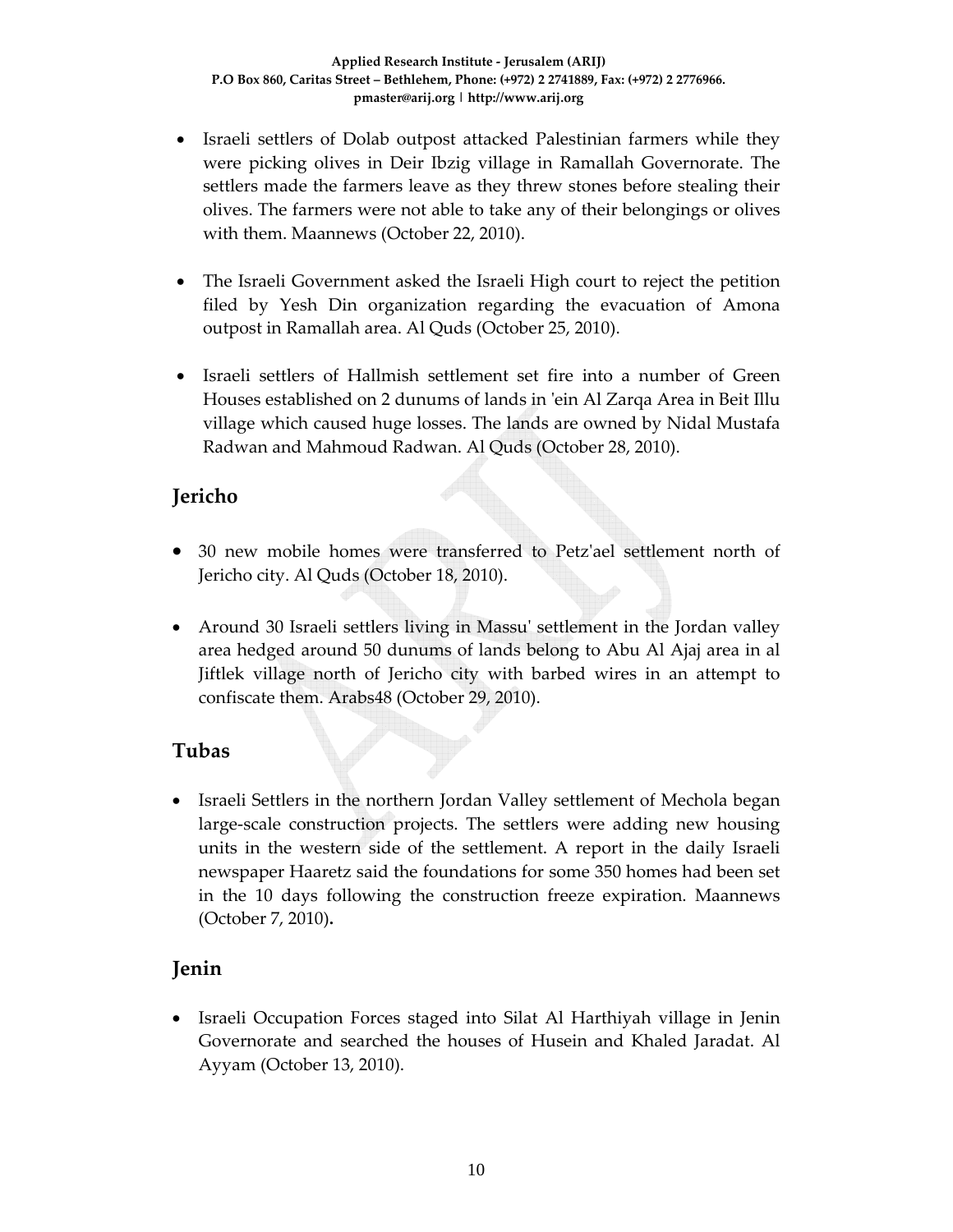- Israeli occupation forces set up a flying checkpoint at 'Ajja village entrance south of Jenin city which connects Ar Rama, Fahma and Kafr Ra'I villages with the south of the Governorate. Al Ayyam (October 16, 2010).
- Israel began large-scale digging works in Shaked settlement east of Jenin city to make way for several new housing units to expand the settlement. Maannews (October 17, 2010).
- The Israeli Occupation forces issued an order to prohibit residents from working in Coking coal factories in East Bartaʹa, Daher Al Maleh, and Um Ar Rihan villages. The IOF confiscated more than 40 Tons from 50 coking coal factories in East Bartaʹa owned by residents Jamal ʹAmarneh and Yaser Othman. Al Quds (October 21, 2010).
- Israeli Occupation forces staged into Ya'bad village in Jenin Governorate and set up a checkpoint at its eastern entrance. Al Ayyam (October 27, 2010).

# **Qalqilyah**

- Israeli settlers of Kedumim settlement set 43 olive trees alight and drastically damaging them. The trees were located nearby the settlement fence in Kafr Kaddum (parcel 2). The trees belong to the heirs of Mahmoud Saleh and were more than 40 years old. LRC (October 11, 2010).
- The Israeli Occupation forces issued a military order to confiscate 11 dunums of lands of Kafr Qaddum village to construct a security road that will lead to Kedumim settlement. Al Ayyam (October 15, 2010).
- Israeli occupation forces continue to deny Palestinian citizens of Mas-ha village access through "Hani Gate" to their lands segregated behind the wall to harvest their Olive trees. Instead, the IOF forced residents to enter their lands through the villageʹs northern entrance which is something farmers refuse because they have to take longer distances to reach their lands. Al Ayyam (October 15, 2010).
- Israeli settlers of the illegal Giv'at Gil'ad outpost torched Palestinian olive groves in Farʹata village and prevented fire engines from reaching the site. Tens of thousands of shekels of damage was caused in part due to the delay. Maannews (October 16, 2010).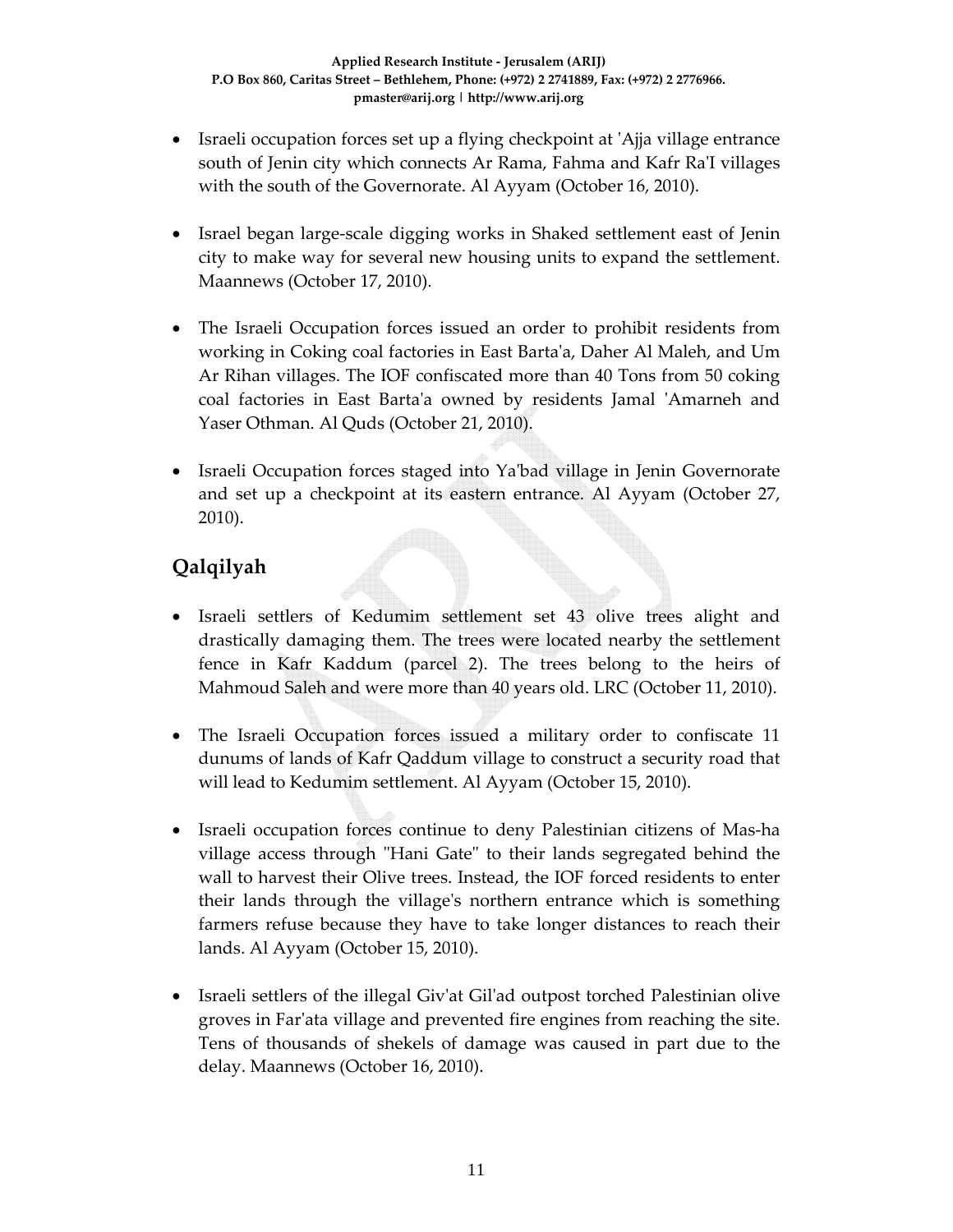# **Nablus**

- Israeli Settlers began bulldozing Palestinian farmland to build a new settlement in the northern West Bank. A number of bulldozers were working in the area of Jabal Salman west of Urif village south of Nablus, which borders the illegal Yitzhar settlement. Days earlier, settlers expanded the settlement from the north, carrying out digging work north of Yitzar on Madama village land. Near ʹAwarta village, also in the northern West Bank, Israeli settlers from the Itamar settlement set fire to fields belonging to Palestinians in Al Bayyada area located close to Itamar settlement. Maannews (October 1, 2010).
- Hundreds of Israeli settlers demonstrated demanding the demolition of Burin village Mosque south of Nablus city. Settlers had posted large banners in the area calling for the demolition of the village mosque, which is near the illegal Yitzhar settlement. Maannews (October 4, 2010).
- Israeli settlers torched Palestinian agricultural Olive fields with fire. The fire consumed more than 10 dunums of land. The torched field is the property of Mr. Noman 'Awwad and is located in the north east of 'Awarta in an area called Khallit al Bayyada. According to eyewitnesses, a group of settlers riding a green SUV were seen heading to the 'Awwad's field which is only 800 meters away from Itamar settlement. The settlers remained in the field for several minutes before leaving a fire erupting behind them. The flames set 87 olive trees alight, destroying 'Awwad's olive picking season. LRC (October 6, 2010).
- Israeli settlers from the Gideonim outpost in the Itamar settlement damaged 16 olives trees belonging to residents in the Nablus region after harvesting the olives and depriving several families of their income source. Settlers also began bulldozing land to make way for a road leading to the homes there. The road would eat up several dunums of farm land, and make accessing the lands left difficult, since the land would basically be appropriated by the settlers and the outpost would be entrenched. Maannews (October 6, 2010).
- Israeli settlers closed dirt roads near Kafr Thuluth village and put cement blocks as to prevent the Israeli soldiers from reaching a synagogue located in the area. Al Quds (October 7, 2010).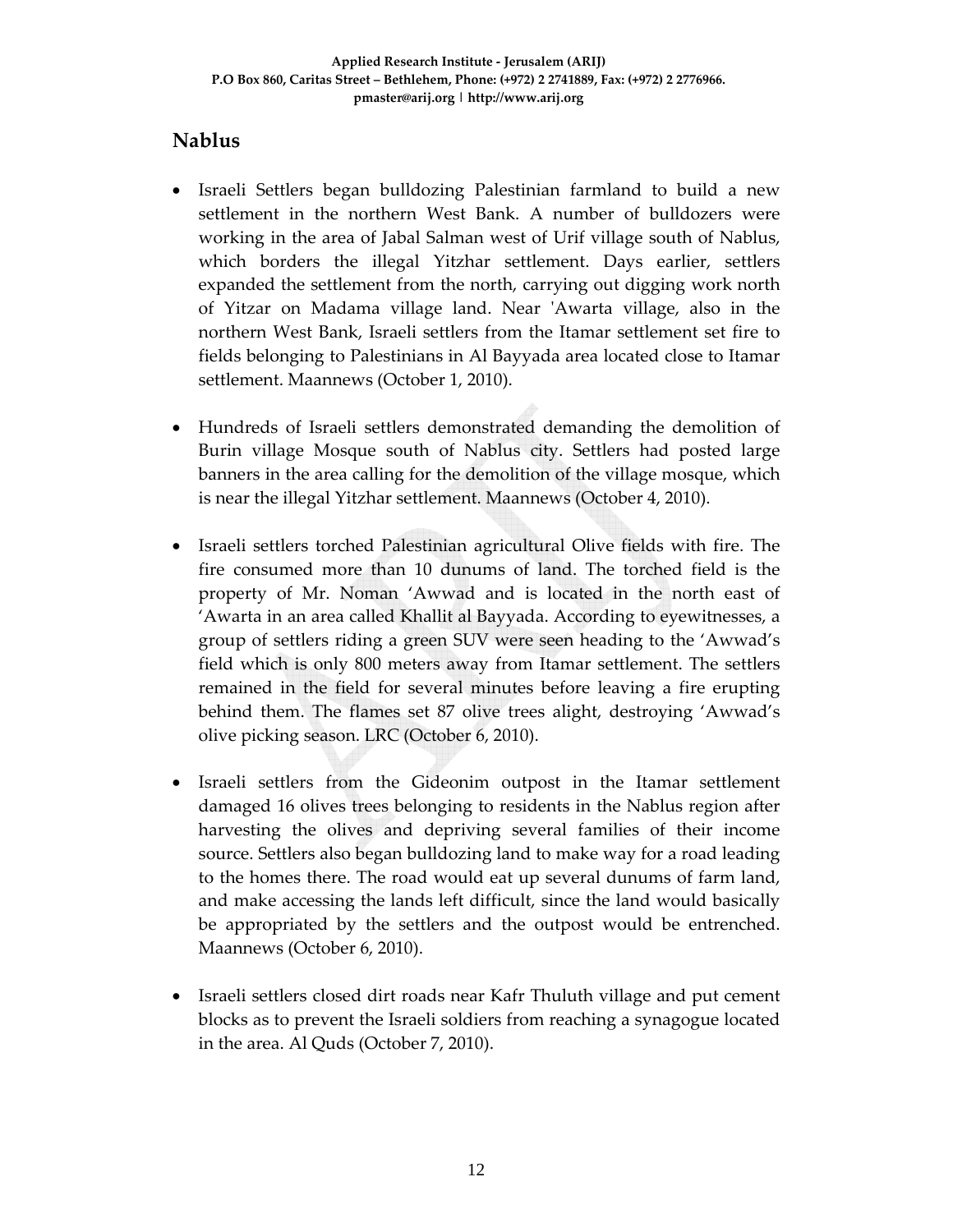- Israeli settlers from the Yitzhar settlement uprooted nearly 50 trees in the area of Al Naqqar Parcel located northwest of the town of Huwwara, owned by Najeh Issa Muhammad Odeh. Maannews (October 6, 2010).
- Israeli settlers of Itamar settlement completely destroyed 16 Olive trees in Yanun village southeast of Nablus city. Al Quds (October 7, 2010).
- Israeli settlers set dozens of dunums of farm lands on fire in Huwwara village south of Nablus. The fields were in the At‐Tira area of Huwwara village, and had destroyed some crops. The fire was the latest in a long string of recent arson and vandalism carried out by the illegal settler population in the West Bank, mainly in the northern area. Maannews (October 7, 2010).
- 15 Israeli settlers from an illegal settlement outpost near Bracha settlement attacked Palestinian farmers while they were harvesting olives in the northern West Bank village of Burin south of Nablus and threw stones at farmers while they were harvesting olives and at the home of local resident Bashir Hamza. Settlers also damaged several olive trees before Palestinian residents intervened forcing them to leave. Maannews (October 9, 2010).
- Israeli occupation forces shut down the Huwwara military checkpoint south of Nablus in the northern West Bank temporarily in both directions and opened it again yet very slowly. Israeli soldiers manning the checkpoint scrutinized ID cards very carefully after the checkpoint was closed for a while. As a result, movement at the checkpoint went very slowly. The soldiers opened the checkpoint to Palestinian cars leaving Nablus, while vehicles entering Nablus had to go through careful screening at a special checkpoint which was erected nearby. Maannews (October 10, 2010).
- More than 20 Israeli settlers attacked one Palestinian farmer in Burin village south of Nablus city while he was harvesting his Olive trees and stole the Olive product and the equipments. Al Quds (October 13, 2010).
- Israeli occupation forces delivered a military order number T/21/10 to Awarta Village Council. The Order called for the confiscation of agricultural lands northeast of Awarta in Parcel 2 as well as Yanoun's western lands in Parcel 3. According to the Order, the area of the confiscated lands is about 0.5 dunums. The Order (signed by the Commander of the occupation army on the West Bank, Avi Mizrahi)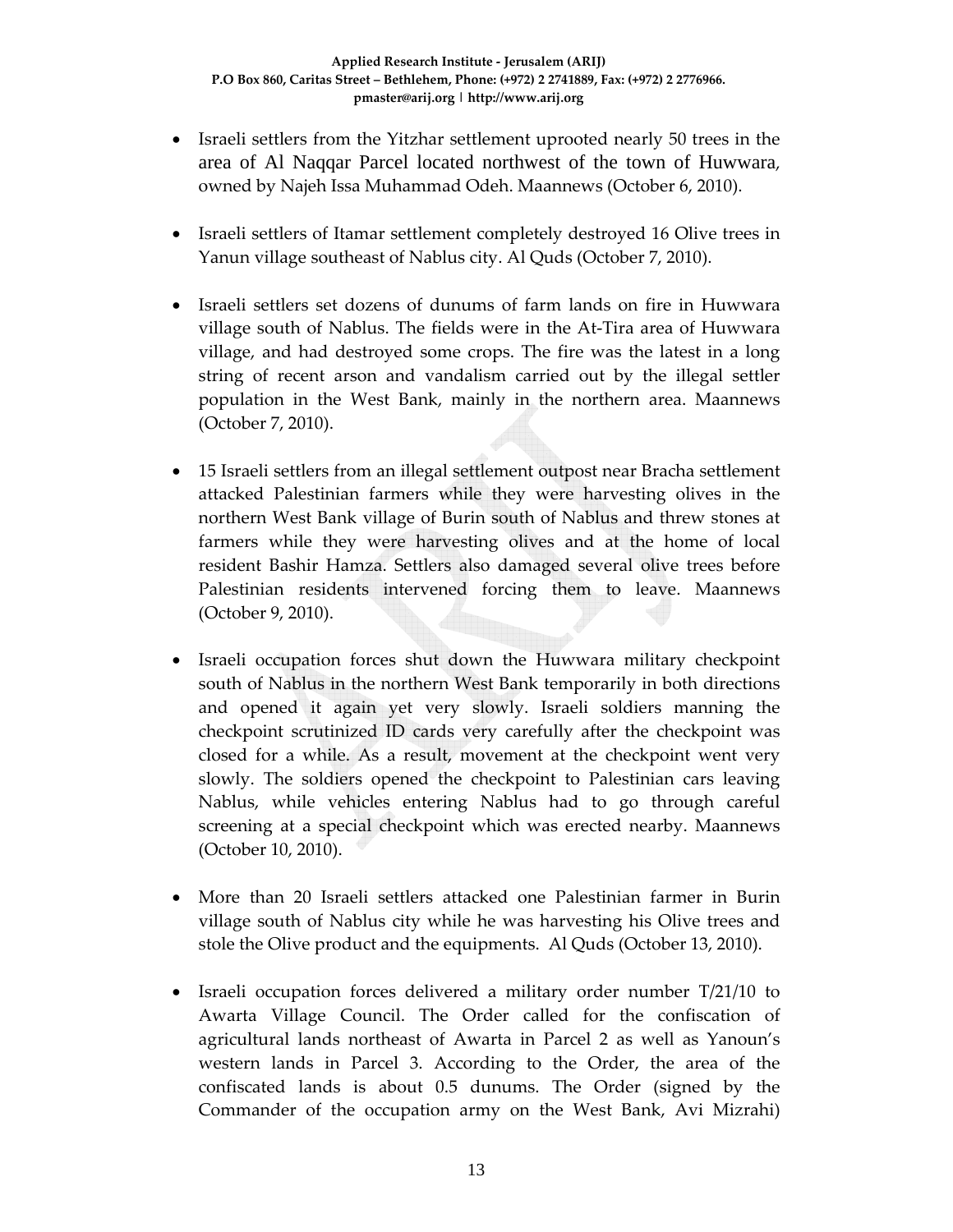stipulated that the reason behind the confiscation is to establish a military base in addition to a military observation tower at a distance of 3 kilometers away from the settlement of Itamar. Al Ayyam (October 13, 2010).

- The Israeli occupation authorities handed out Jalud village council a military order number (23/10/T) to seize 0.028 dunums of agricultural lands in the village for the construction of a military base. Al Ayyam (October 14, 2010).
- Residents of villages west of Nablus said settlers burned hundreds of dunums of olive groves. Farmers from Surra and Jit villages said their olive and almond crops were destroyed. Also around 20 armed settlers of the illegal Elon Moreh settlement opened fire on farmers from Azmut village as they picked theirs olives. Maannes (October 16, 2010).
- About 15 Israeli settlers from Giv'at 'Arousi outpost near bracha settlement south of Nablus city attacked Palestinian farmers in Burin village while they were harvesting their Olive trees. The settlers also threw stones at Bashir Hamzaʹs house and destroyed a number of trees before leaving the area. Al Quds (October 17, 2010).
- Israeli settlers of Eli settlement cut down and damaged 40 olive trees in the northern West Bank village of Al‐Lubban Ash‐Sharqiya, southwest of Nablus city. Akram Jamil Uweis, whose family owns the trees, said his family headed to the field early in the morning to harvest olives, and found 47 trees had been chopped down, but their olives had not been harvested. Maannews (October 20, 2010).
- Israeli Settlers deliberately violated the sanctity of a number of graves in a cemetery in the village of Kafr Qaddum near Nablus and wrote graffiti on the walls threatening revenge. Maannews (October 23, 2010).
- Residents of Deir Al-Hatab reported that said that some 660 olive trees were destroyed by runoff from factories connected to the Elon Moreh settlement. Villagers found wide-scale destruction at the olive grove when they were granted permission to visit the lands. Some 220 olive trees were burned and about 400 were soaked in sewage. Maannews (October 26, 2010).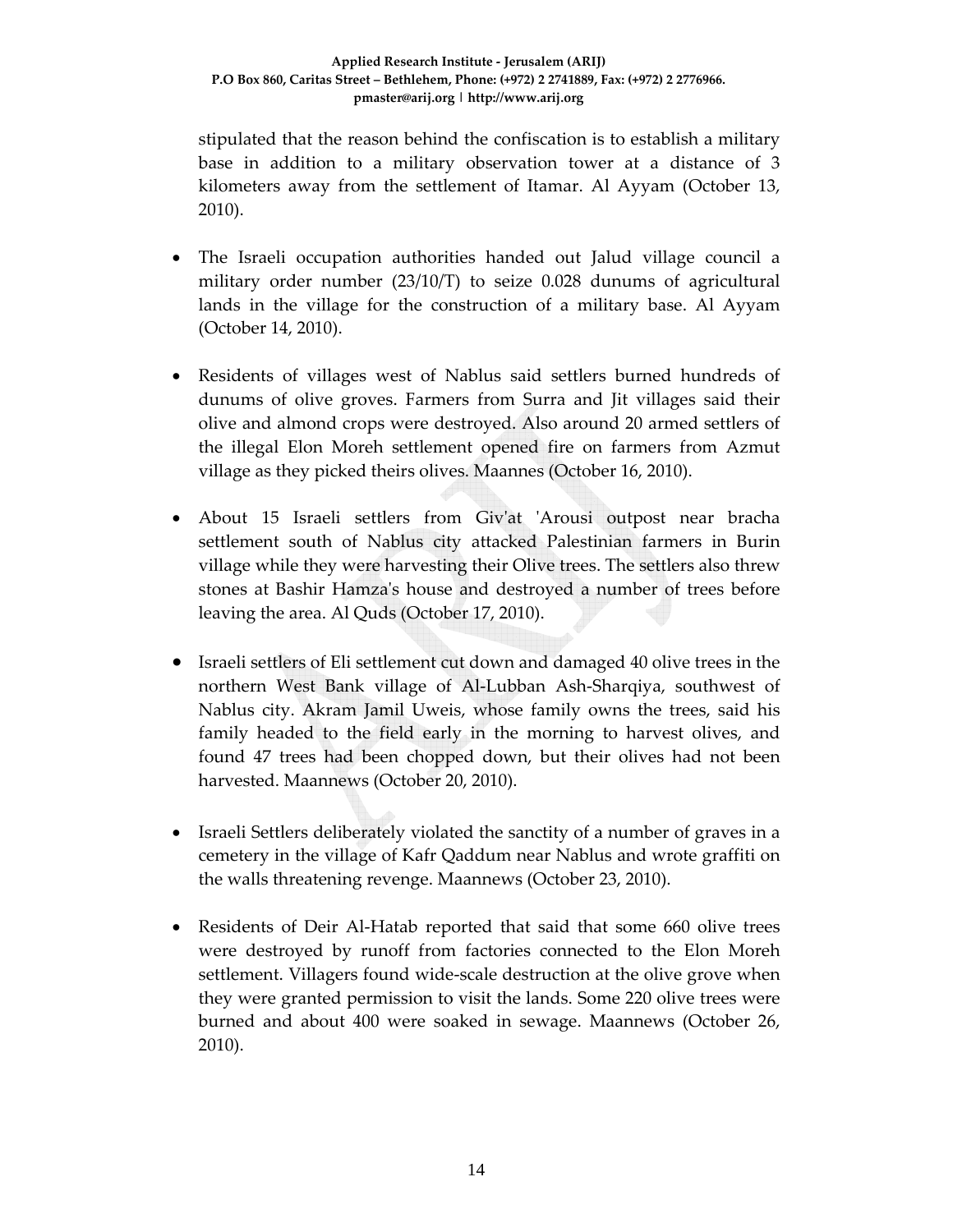- Israeli settlers installed 11 caravans near the illegal settlement of Shevut Rahel. Israeli forces bulldozed land next to the settlement to prepare for the installation of the caravans, locals reported. Prior works included enlarging the width of a road coming off Highway 60. Maannews (October 27, 2010).
- The Israeli Police guards stormed the Olive Press in Jit village west of Nablus city and attacked Palestinian farmers who were present at the site. The guards also confiscated the bulldozer that was parking in front of the Olive press and belongs to Anwar Al Sidda. Al Ayyam (October 31, 2010).

### **Salfit**

- Palestinian residents of Mas‐ha village reported that Israeli settlers from Etz Efrayem settlement stole their Olive harvest. Al Quds (October 6, 2010).
- Israeli Occupation forces set up a gate west of Mas‐ha village and hindered 20 Palestinian farmers from accessing their lands behind the wall and close to Elkana settlement. Al Quds (October 12, 2010).
- Construction works are being carried out at Pedu'el settlement established on lands of Deir Ballut and Kafr Ad Deik west of Salfit city. It is worth mentioning that Israeli Occupation Authorities confiscated vast areas of lands planted with Olive and Almond trees and announced Deir Simʹan historical site as a closed military area for that purpose. Al Quds (October 17, 2010).
- A number of Israeli settlers torched a school warehouse in Sawyeh village in Salfit Governorate. A message "regards from the hills" was sprayed on one of the walls. According to school principle, the settlers infiltrated the girlsʹ school at night, broke two locks and torched the warehouse, where school sports gear and furniture is kept. Ynetnews (October 20, 2010).
- Israeli Settlers of the illegal Ariel settlement attacked villagers of Kifl Haris village in Salfit as they harvested their olives and stole the products. Maannews (October 21, 2010).
- Hussein Zeidan, a Palestinian farmer from Deir Istya village in the northern West Bank Governorate of Salfit reported that Israelʹs Civil Administration ordered him to stop his digging work in his land. The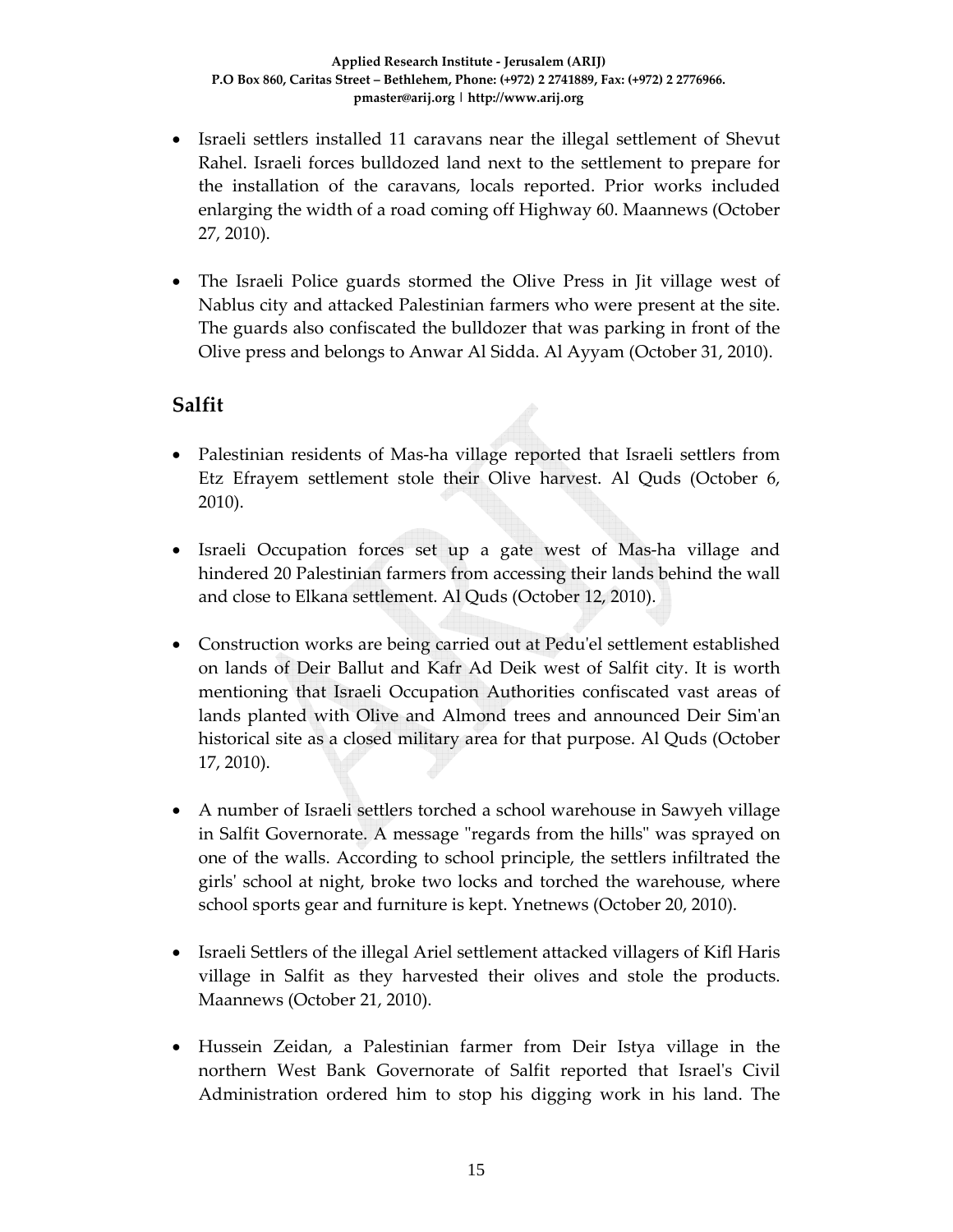Civil Administration forces seized a vehicle used for digging and stopped workers from approaching the area until he provided them with proof of land ownership. The land in question lies close to Revava settlement. Maannews (October 21, 2010).

- Israeli settlers of Taphuh settlement tried to steal the Olive product from Iskaka and Yasuf villagesʹ residents by attacking them while working in their fields. Al Quds (October 26, 2010).
- A group of Israeli settlers stole a number of Commercial stores in Haris village west of Salfit city. The stores belong to Abu Husni Nawwaf. Al Ayyam (October 28, 2010).

### **Tulkarem**

- Israeli Occupation soldiers manning Jubara checkpoint south of Tulkarem city obstructed the access of Palestinians into and out of the village and village lands by imposing impossible conditions on them. Al Ayyam (October 5, 2010).
- Israeli Occupation bulldozers demolished a local playground in the northern West Bank district of Tulkarem. Bulldozers entered Farʹun village supported by soldiers and began the demolition. Residents reported that Israeli soldiers had ordered residents to demolish the area themselves within seven days. Further, they were told that the village would bear the cost of the demolition if Israeli forces carried it out. The play area had cost \$150,000 to build. Maannews (October 10, 2010).
- A large force of Israeli occupation forces accompanied by representatives of the so‐called Israeli "Civil" Administration raided Farʹoun village and distributed 9 Stop Work Orders against residential, agricultural and commercial structures in addition to the village's stadium. The pretext used to issue the said orders was building without a permit in the southwestern side of the village which is classified as Area C which falls under the full Israeli control. Occupation forces gave the owners of the structures until the  $21<sup>st</sup>$  of October, 2010, to file for an objection against the Orders. Structures are owned by Mohannad Rislan Zaki Omar (cow farm), Azzam Fayez Saleem Salman  $(1^{ST}$  floor under construction), Saleem Fakhry Saleem Al Taneib (1<sup>st</sup> floor under construction), Riyad Ahmad Sa'ad Qtaimish (Inhabited house consisting of a basement and a  $1<sup>st</sup>$  floor), Bashaer Saleh Abdel Hafez Abu Baker (Basement and 1<sup>st</sup> floor under construction), Marwan Mohammad Ramez (Second floor under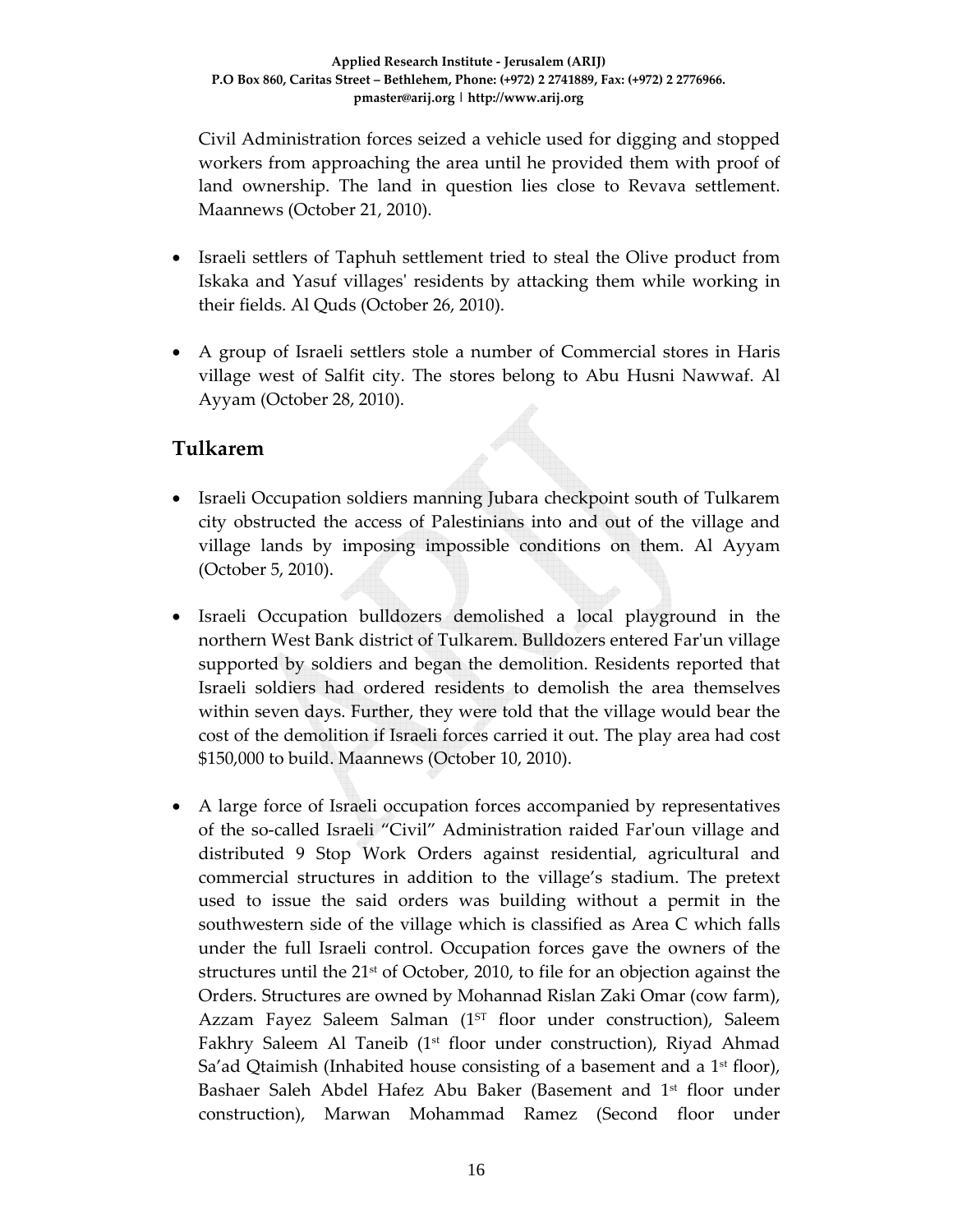construction), Abdel Hameed Mustafa Shalabi (Carpentry shop with an area of 400 m2), The village's stadium, Mohammad Barham Abu Daqqa (Two stories under construction). Al Quds (October 5, 2010).

#### **Gaza**

• The Israeli occupation warplanes bombed at the house of Shabat family in Northern Gaza Area. The house was partially damaged by the bombing. Al Ayyam (October 28, 2010).

#### **Others**

- Israeli forces demolished four houses belonging to Bedouin families in southern Israel. The demolished homes are owned by Atef Al‐Athamen, who plans to marry soon, and Nayed Abu Ghuneima, a father of six, as well as two others in Khashim Zena village in the Negev region. Maannews (October 6, 2010).
- 350 new housing units are being built in a number of Israeli settlements in the West Bank Territory. In the settlement of Kedumim, 56 new housing units are being constructed. In the settlement of Ariel, 54 new housing units are being constructed. In Karmei Zur settlement, another 56 new housing units are being added to the site in addition to 24 new housing units in Givʹat Binyamin (Adam) settlement. In Kiryat Arbaʹ settlement, 34 New housing units are being added to the settlement. In Mattityahu settlement, 20 new housing units are being built and 5‐10 new units in Nili settlement. Moreover, more new housing units are being added to the settlements of Oranit and Sha'are Tekvah, Yakir, Eli'zer, Kochav Hashahar, Barqan, Kfar Adumim, Tequa, Dolev. Al Quds (October 7, 2010).
- 4900 housing units are planned to be constructed in Israeli settlements in the OPT, of which, 1300 in settlements east of Jerusalem and 3600 units in Israeli settlements in the West Bank. Another 2500 units in Pisgat Zeʹev and Ramat Shlomo are awaiting approval. In addition, plans to build 3727 new housing units in a number of settlements in the West Bank and doesn't need the approval of the Minister of Defense. The units will include 150 units in Betar Illit, 500 units in Givʹat Zeʹev, 500 Units in Karnei Shomron, 417 units in Efrat Settlements and 400 units in Ariʹel settlement. Another 11540 units are in different stages of approval and are concentrated in settlementsʹ blocs. Al Quds (October 19, 2010).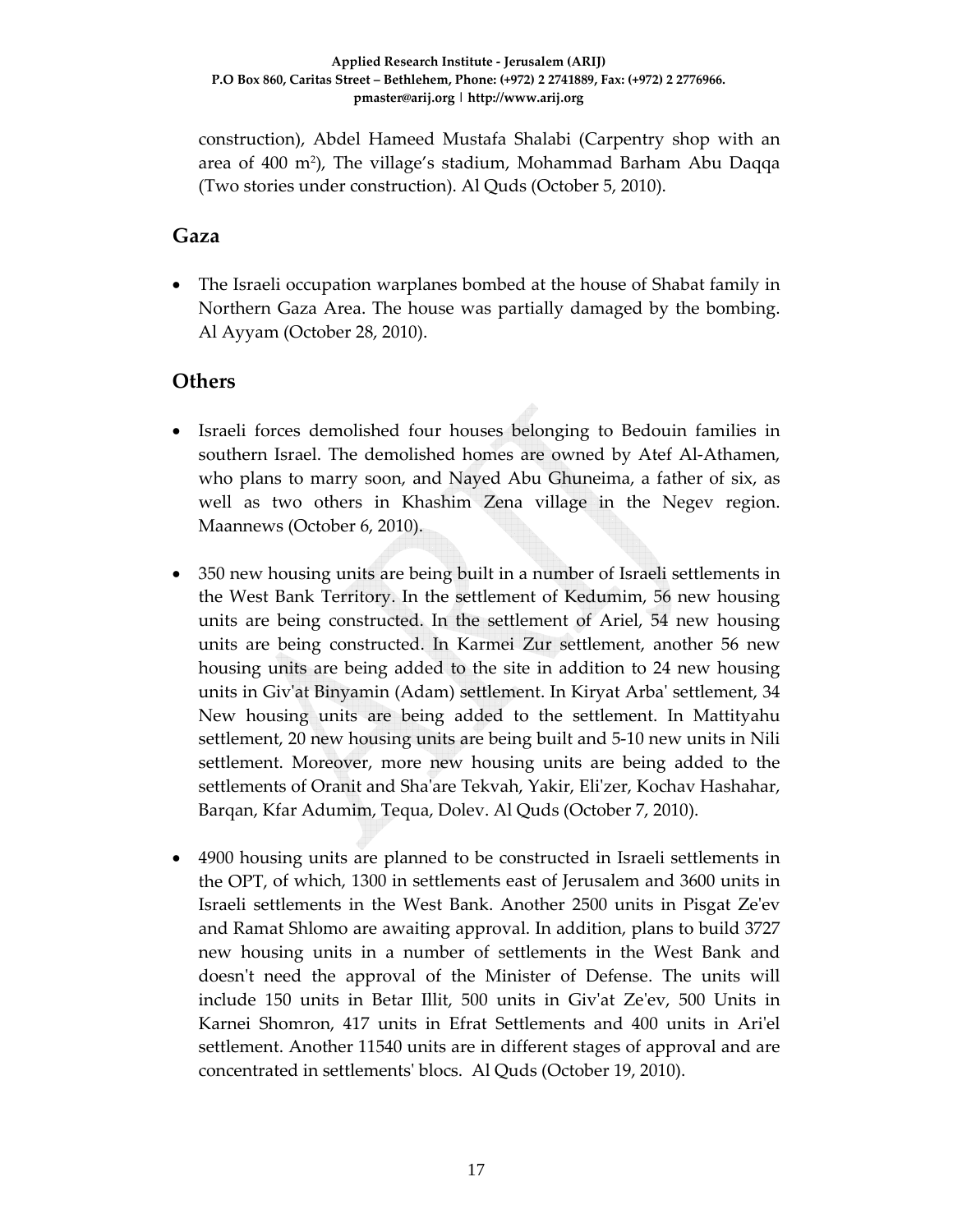- The Israeli Supreme Court President Dorit Beinish and the honorable Uzi Vogelman and Neal Hendel criticized the Israeli Stateʹs policy on illegal construction in six illegal West Bank outposts, which the court has already ruled against. The outposts in question were included in a 2007 High Court petition filed by Peace Now. The court ruled that the area must be evacuated and issued a restraining order regarding any construction or other physical presence by settlers. Ynetnews (October 22, 2010).
- Israeli settlers have begun building new homes at an extraordinary pace since the government lifted its moratorium on West Bank housing starts – almost 550 in three weeks, more than four times faster than the last two years. The building spurt of the past three weeks compares to average annual housing starts of about 2,000 in recent years, including just fewer than 1,900 in 2009 and just over 2,100 in 2008, according to government figures. That is a rate of about 115 in three weeks, making the current pace more than four times faster. Ynetnews (October 21, 2010).
- After years in which Palestinian residents had to present entry permits and IDs on the way to work in Israel, the Israeli Occupation authorities has prepared a "soldier-free" entry procedure. Soldiers will soon be replaced by electronic terminals checking the Palestinians by hand prints. The IOF‐made devices will shorten the time Palestinians spend in checkpoints and create a ʺmore pleasant atmosphere.ʺ As claimed by the authorities. The new system, which greatly resembles the biometric passport control at the Ben-Gurion Airport, "speaks" Arabic with the users. After identifying the hand print and checking personal details on an electronic card the system quickly authorizes entry into Israel. Ynetnews (October 21, 2010).
- A Vatican synod on the Middle East declared that Israel cannot use the Biblical concept of a promised land or a chosen people to justify new ʺsettlementsʺ in Jerusalem or territorial claims. Ynetnews (October 25, 2010).
- The Israeli Defense Ministry has agreed to move toward granting a license to a synagogue built illegally in the West Bank outpost of El‐Matan, as long as the residents there keep the structure sealed off over the course of the legal process. Haaretz (October 26, 2010).
- The Israeli bulldozers demolished two houses owned by Abu Zeid Family in Al Lud area inside Israel under the pretext of lacking valid building permits. Al Quds (October 27, 2010).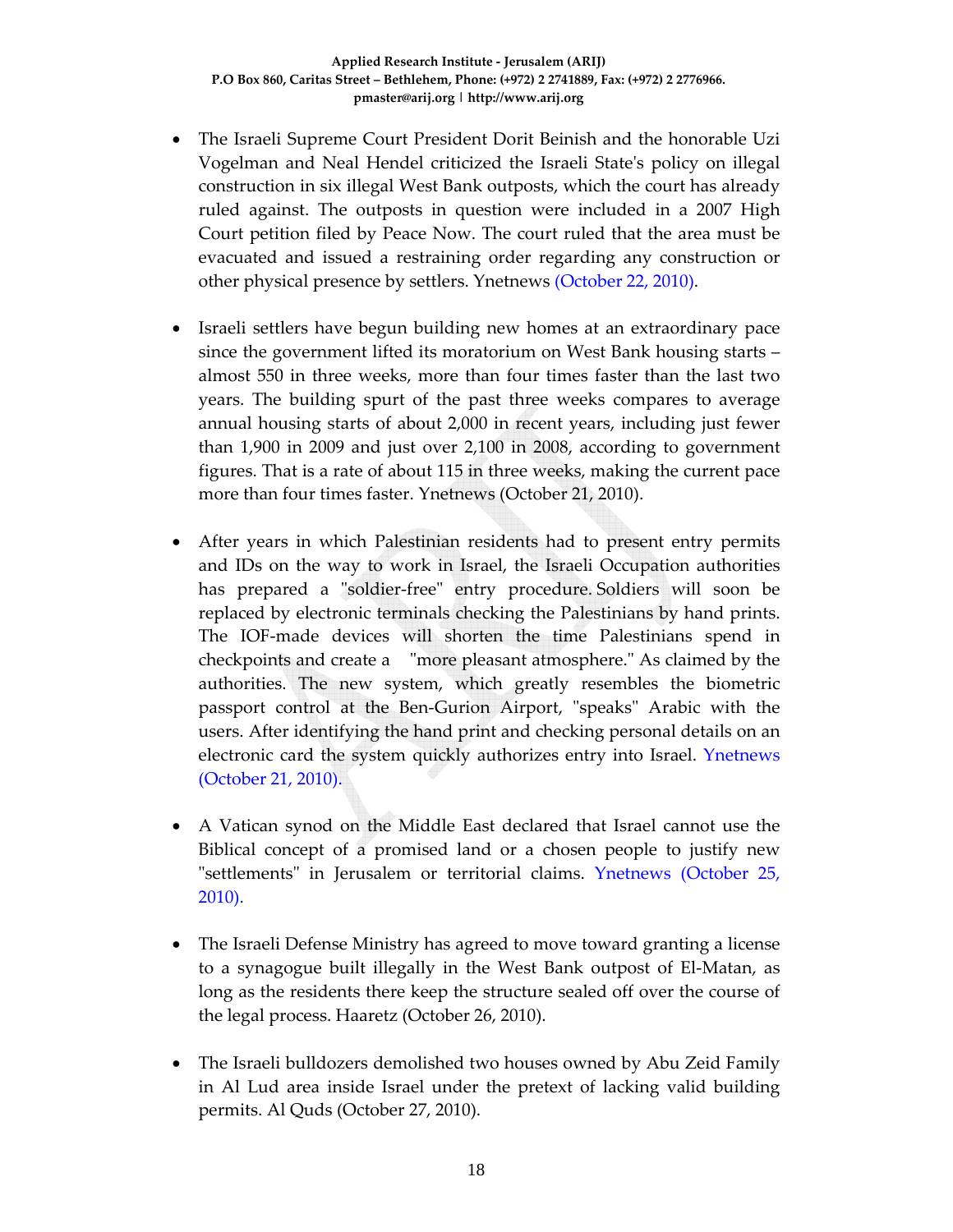- The Israeli Prime Minister Benjamin Netanyahu ordered the defense establishment to begin immediate construction of a barrier on the Egyptian border. The works were due to start in July, but following disagreements on budgeting have been delayed by over three months. The barrier is meant to prevent infiltrations to Israel from Egypt. Al Ayyam (October 28, 2010).
- The Israeli Prime Minister Benjamin Netanyahu rejects UNESCO's call to remove Rachelʹs Tomb, Cave of Patriarchs from list of Israelʹs heritage sites, dubs organization's decision political, 'absurd attempt to cut Israel off from its heritageʹ. Ynetnews (October 29, 2010)
- West Bank settlement construction will not affect the final status peace deal between Israel and a future Palestinian state, Prime Minister Benjamin Netanyahu said, adding that he felt the settlement issue wasn't an obstacle to continued peace talks with the Palestinian Authority. Haaretz (October 28, 2010).
- Israeli Settlersʹ leaders warned that building would soon come to a grinding halt in nine of the largest settlements unless the relevant government ministries immediately authorize 4,321 planned units. The plans include 978 units in Betar Illit; 800 in Alfei Menashe; 507 in Givat Ze'ev; 503 in Ariel; 435 in Efrat; 265 in Elkana; 213 in Ma'aleh Adumim; 134 in Geva Binyamin and 48 in Kiryat Arbaʹ. Jpost (October 28, 2010).